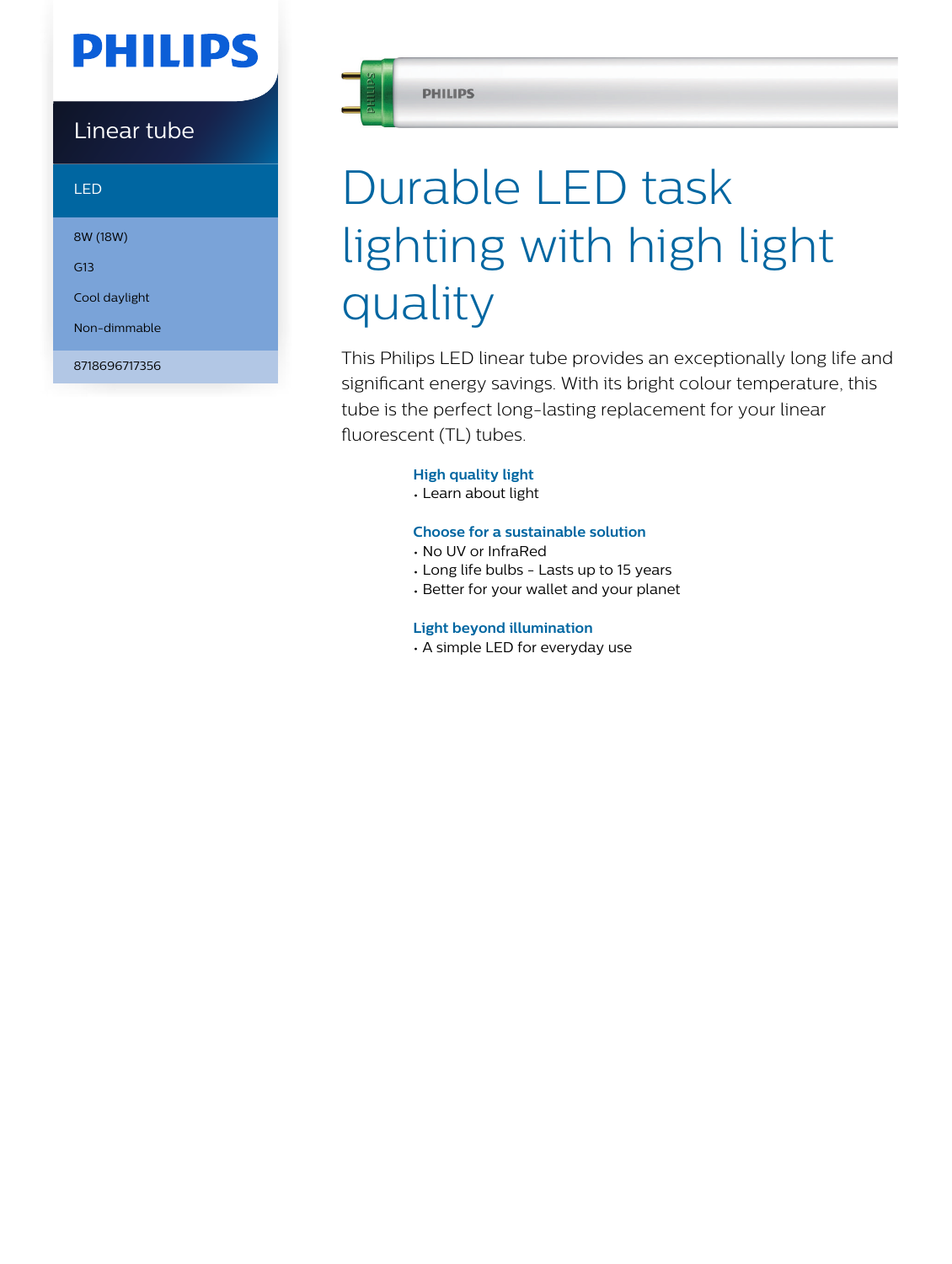### 8718696717356

### **Highlights**

### **Learn about light**



Color temperature: light can have different color temperatures, indicated in units called Kelvin (K). Bulbs with a low Kelvin value produce a warm, more tranquil light, while those with a higher Kelvin value produce a cool, more energizing light. CRI: the color rendering index (CRI) is used to describe the effect of a light source on color appearance. Natural sunlight has a CRI of 100. The CRI of Philips LED light bulbs is always higher than 80, which ensures colors are shown as true and natural.

#### **No UV or IR**



The light has no infra-red component, so no heat is radiated. Also, there is no ultra-violet component in this light. These two characteristics mean that this light will not cause fabric and other items to fade.

### **15,000-hour rated average life**



With a lifetime of up to 15,000 hours, you can reduce the hassle of frequently replacing your light bulbs, and enjoy a perfect lighting solution for over 15 years.

### **Saves up to 80% energy**



LED technology saves up to 80% energy compared to your standard bulb. It therefore pays for itself and saves you money year after year. It also helps protect the environment.

### **A simple LED for everyday use**



The Philips everyday LED is the perfect bulb for your basic lighting needs. It provides the beautiful light and dependable performance you expect from LED at an affordable price.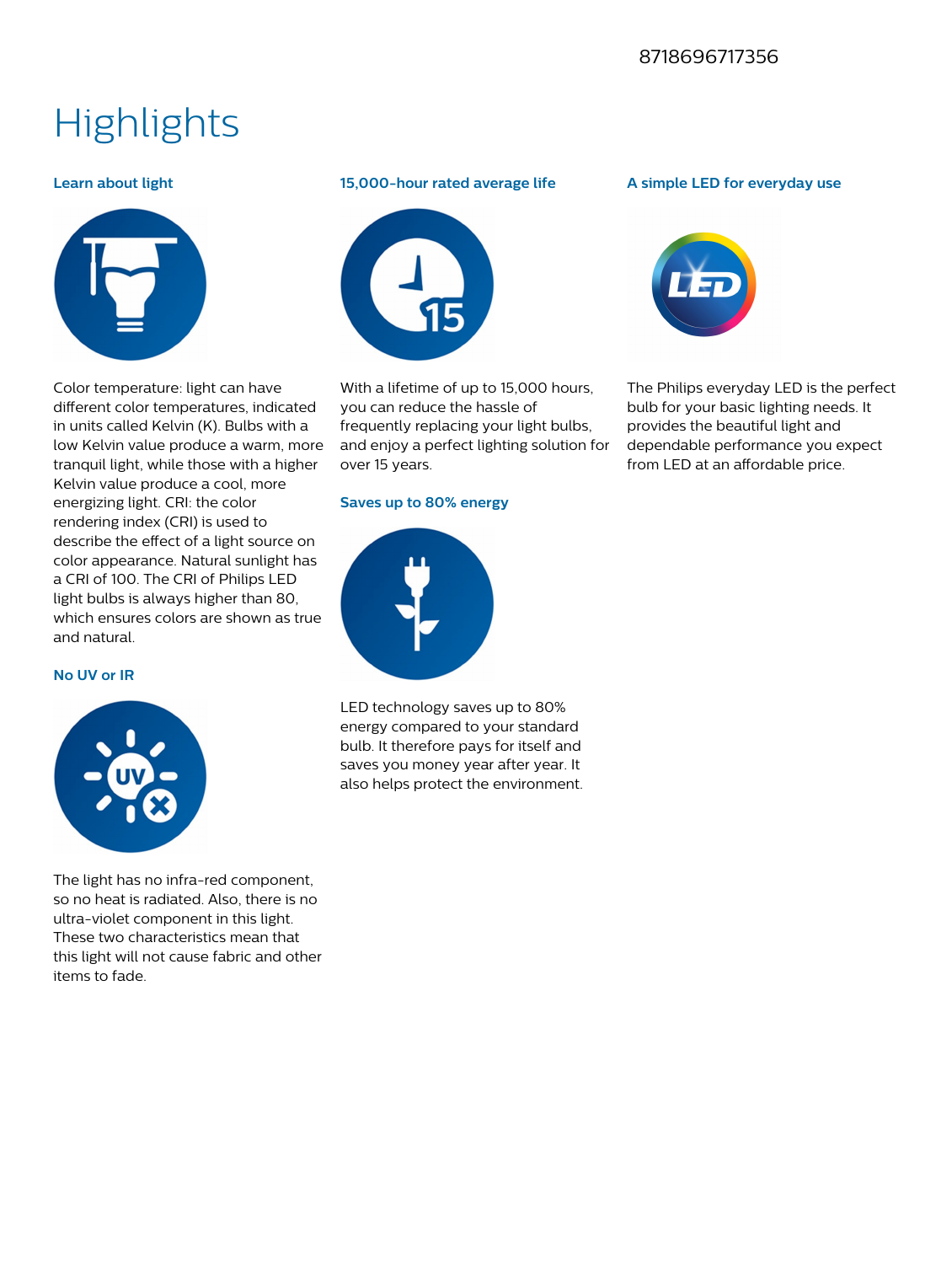## **Specifications**

### **Bulb characteristics**

- Shape: Linear
- Dimmable: No
- Lamp shape: Tube, single-ended
- Socket: G13

### **Bulb dimensions**

- Height: 60.27 cm
- Width: 2.78 cm

### **Durability**

- Average life (at 2.7 hrs/day): 15 year(s)
- Nominal lifetime: 15,000 hour(s)
- Number of switch cycles: 50,000

### **Light characteristics**

- Color rendering index (CRI): 73
- Color temperature: 6500 K
- Light Color Category: Cool Daylight
- Nominal luminous flux: 800 lumen
- Starting time: <0.5 s
- Warm-up time to 60% light: Instant full light

### **Other characteristics**

- Lamp current: 70 mA
- Efficacy: 100 lm/W

### **Packaging information**

• Product family: EyeComfort

### **Power consumption**

- Power factor: 0.5
- Voltage: 220-240 V
- Wattage equivalent: 18 W

### **Product dimensions & weight**

• Length: 60.27 cm

### **Rated values**

- Rated beam angle: 180 degree(s)
- Rated lifetime: 15,000 hour(s)
- Rated luminous flux: 800 lumen
- Rated power: 8 W

### **Technical specifications**

• Frequency: 50-60 Hz

### **Bulb characteristics**

- Shape: Linear
- EAN/UPC product: 8718696717356
- Rated beam angle: 180 degree(s)
- Height: 60.27 cm
- Average life (at 2.7 hrs/day): 15 year(s)
- Lamp current: 70 mA
- Net weight: 0.090 kg
- Product family: EyeComfort
- Rated lifetime: 15,000 hour(s)
- Gross weight: 0.104 kg
- Rated luminous flux: 800 lumen
- Lamp shape: Tube, single-ended
- Width: 2.78 cm
- Color rendering index (CRI): 73
- Height: 65.000 cm
- Socket: G13
- Number of switch cycles: 50,000
- Color temperature: 6500 K
- Length: 2.900 cm
- Power factor: 0.5
- Rated power: 8 W
- Light Color Category: Cool Daylight
- Width: 2.900 cm
- Voltage: 220-240 V
- Nominal luminous flux: 800 lumen
- Material number (12NC): 929001184868
- Length: 60.27 cm
- Starting time: <0.5 s
- Wattage equivalent: 18 W
- Warm-up time to 60% light: Instant full light
- Frequency: 50-60 Hz